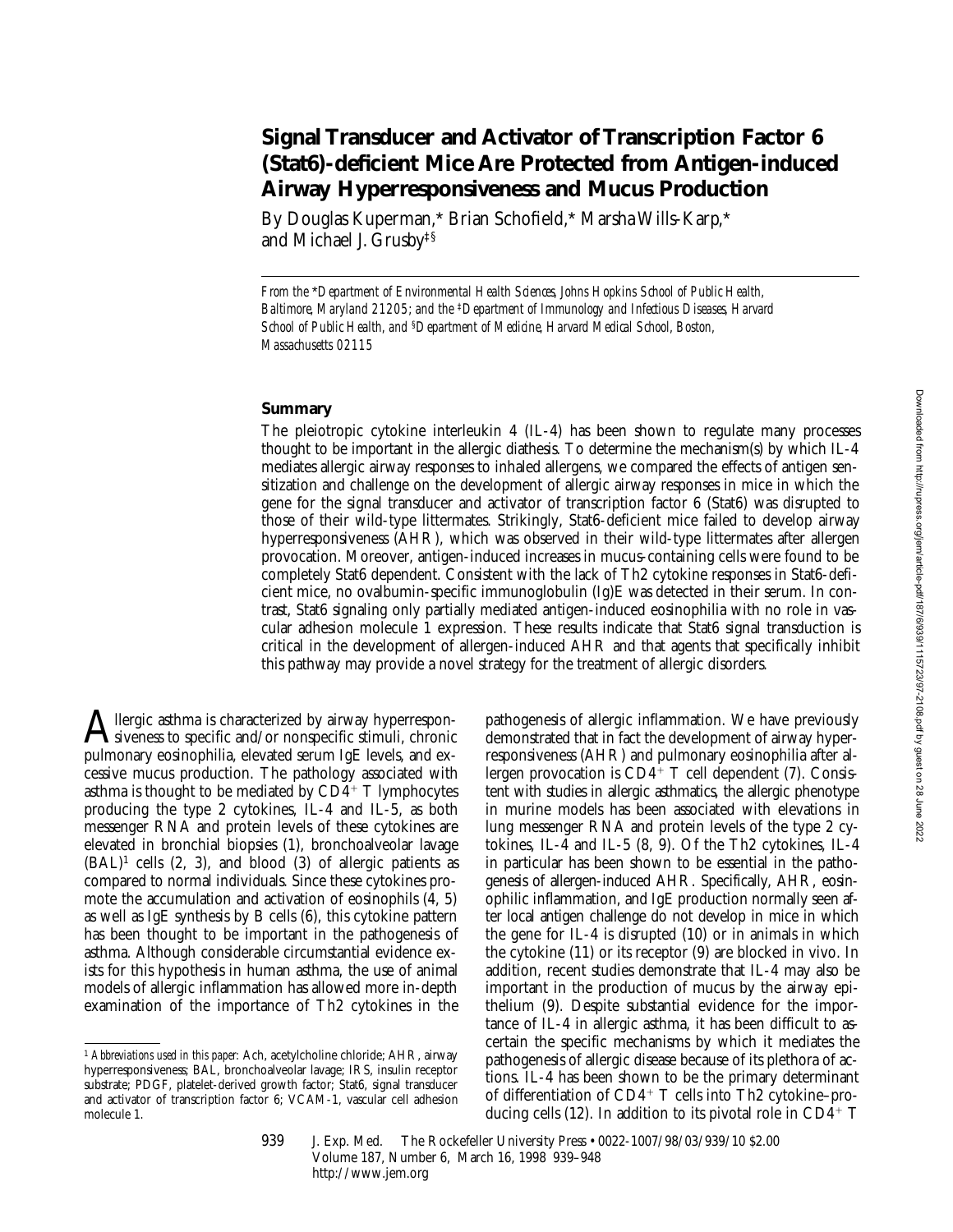cell differentiation, IL-4 also exerts many biological actions that may be important in the pathogenesis of allergic asthma such as its role in B cell production of IgE (6), upregulation of vascular cell adhesion molecule 1 (VCAM-1) on vascular endothelial cells (13), and its role in mastocytosis (14). Studies in murine models have suggested that IL-4's primary role is in commitment of  $CD4^+$  T cells to the Th2 cytokine–producing phenotype and that subsequent IL-5 production may be the important factor (15); however, other studies demonstrate that IL-4 mediates antigeninduced AHR independently of IL-5 and eosinophils (16).

The pleiotropic actions of IL-4 are mediated via a cell surface receptor composed of a cytokine-specific  $\alpha$  chain and the common  $\gamma c$  chain used by several other cytokines (17). Recent studies also demonstrate that the  $\alpha$  chain of the IL-4 receptor is a component of the high affinity IL-13 receptor (17). Ligation of the IL-4 receptor results in the activation of at least two distinct signaling pathways. One involves the activation of signal transducer and activator of transcription factor 6 (Stat6) through phosphorylation by Januse kinase (JAK)1 and JAK3 (18, 19). Once activated, Stat6 proteins form homodimers, translocate to the nucleus, and directly bind to specific promoter sequences to regulate gene transcription. In addition to Stat6 activation, stimulation of the IL-4 receptor has also been shown to induce the phosphorylation of an insulin receptor substrate (IRS) termed IRS-2 (20, 21). Activated IRS-2 associates with phosphatidylinositol 3-kinase and may be responsible for certain IL-4–induced responses such as proliferation in response to IL-4. Previous studies in Stat6-deficient (Stat<sup> $-/-$ </sup>) mice have suggested that despite the multiple signaling pathways activated by IL-4, Stat6 signaling is essential for mediating most responses of lymphocytes to IL-4 (22–24). Specifically it has been shown that Stat6-deficient animals are unable to generate Th2s or undergo class switching to IgE production. In contrast to its role in mediating responses of lymphocytes to IL-4, the role of Stat6 signaling pathways in other IL-4– mediated processes is virtually unknown.

The goal of this study was to gain further insight into the mechanisms by which IL-4 mediates the development of allergen-induced AHR. To this end, we compared the effects of allergen exposure on the development of allergeninduced AHR, pulmonary eosinophilia, BAL cytokine levels, immunoglobulin production, and mucus cell numbers in Stat6-deficient mice and their wild-type littermates (Stat<sup>+/+</sup>). Our results demonstrate that Stat6 signaling is essential in the production of Th2 cytokines in response to antigen challenge and in subsequent development of allergen-induced AHR. However, Stat6 signaling only partially mediates antigen-induced eosinophilia with no role in VCAM-1 expression. These results suggest that agents that specifically inhibit this pathway may be useful therapeutically for the modulation of chronic inflammation in allergic disorders.

#### **Materials and Methods**

*Mice.* Male and female Stat6-deficient and wild-type mice backcrossed six generations onto a BALB/c background were generated and bred at Harvard School of Public Health (Boston, MA) as previously described (22). Animals were housed under laminar flow hoods in an environmentally controlled pathogenfree animal facility for the duration of experiments. They were given free access to tap water and OVA-free rodent chow. The studies reported here conformed to the principles for laboratory animal research outlined by the animal Welfare Act and the Department of Health, Education and Welfare (National Institutes of Health) guidelines for the experimental use of animals  $(n = 4-9)$ mice/experimental group, 9–12 wk of age).

*Antigen Sensitization and Challenge.* Stat6-deficient and wildtype mice were sensitized by intraperitoneal injection of 10  $\mu$ g OVA (crude grade IV; Sigma Chemical Co., St. Louis, MO) in 0.2 M PBS/ALUM (Sigma Chemical Co.) or PBS/ALUM alone twice, 1 wk apart. 1 wk after the last sensitization, mice were anesthetized with a mixture of ketamine and xylazine (45 and 8 mg/kg, respectively) and challenged by aspiration with 50  $\mu$ l of a 1.5% solution of OVA or an equivalent volume of PBS. The effect of Stat6 deficiency on airway responsiveness, pulmonary inflammation, cytokine expression, and immunoglobulin synthesis was compared in wild-type and Stat6-deficient mice either sensitized and challenged with PBS (i.e., PBS treated) or OVA (i.e., OVA treated). 3 d after aspiration challenge, airway responsiveness to intravenous acetylcholine chloride (Ach) administration was determined, the number of inflammatory cells and cytokine levels in BAL fluid was determined, lungs were fixed in 10% formalin (Lyne Laboratories, Stoughton, MA), and blood was collected for analysis of serum immunoglobulin levels.

*Airway Responsiveness Measurements.* Airway responsiveness to intravenous Ach challenge was measured as previously described (8, 10). In brief, mice were anesthetized with sodium pentobarbital (90 mg/kg) and intubated with a 20-gauge tracheal cannula equipped with a port for airway pressure measurements. Mice were ventilated at a rate of 120 breaths/min with a constant tidal volume of air (0.2 ml). A laparotomy was performed to expose the abdominal vena cava for drug delivery. Muscle paralysis was provided by intravenous administration of decamethonium bromide (25 mg/kg). After establishment of a stable airway pressure, acetylcholine was injected intravenously (50  $\mu$ g/kg) and dynamic airway pressure was followed for 5 min. Airway responsiveness was defined by the time-integrated rise in peak airway pressure termed the airway-pressure-time index (cm  $H_2O-s$ ).

*Assessment of Airway Inflammation.* After airway responsiveness measurements, lungs were lavaged three times with one 1.0-ml aliquot of HBSS (Biofluids, Gaithersburg, MD). The lavage fluid was centrifuged (1,500 rpm  $\times$  8 min), the supernatant was removed for cytokine analysis, and the cell pellet was resuspended in normal saline after a brief hypotonic exposure to lyse red blood cells. Total cells were counted with a hemacytometer. Cytospin preparations were prepared and stained with Diff-Quik (Baxter, McGraw Park, IL), and BAL cell differential percentages were determined based on light microscopic evaluation of  $>500$  cells/ slide.

*BAL Cytokine Analysis.* Cytokine protein levels were measured in duplicate samples of unconcentrated BAL fluid  $(100 \mu l)$ from each animal by ELISA as previously described (8). Assays for IL-4, IL-5, and IFN- $\gamma$  were conducted using matched antibody pairs obtained from PharMingen (San Diego, CA) according to the manufacturer's instructions. Optical density readings of samples were converted to picograms per milliliter using values obtained from standard curves generated with varying concentrations of mouse recombinant IL-4, IL-5, and IFN- $\gamma$  (5–2,000 pg/ ml). The limit of detection of each assay was 15 pg/ml.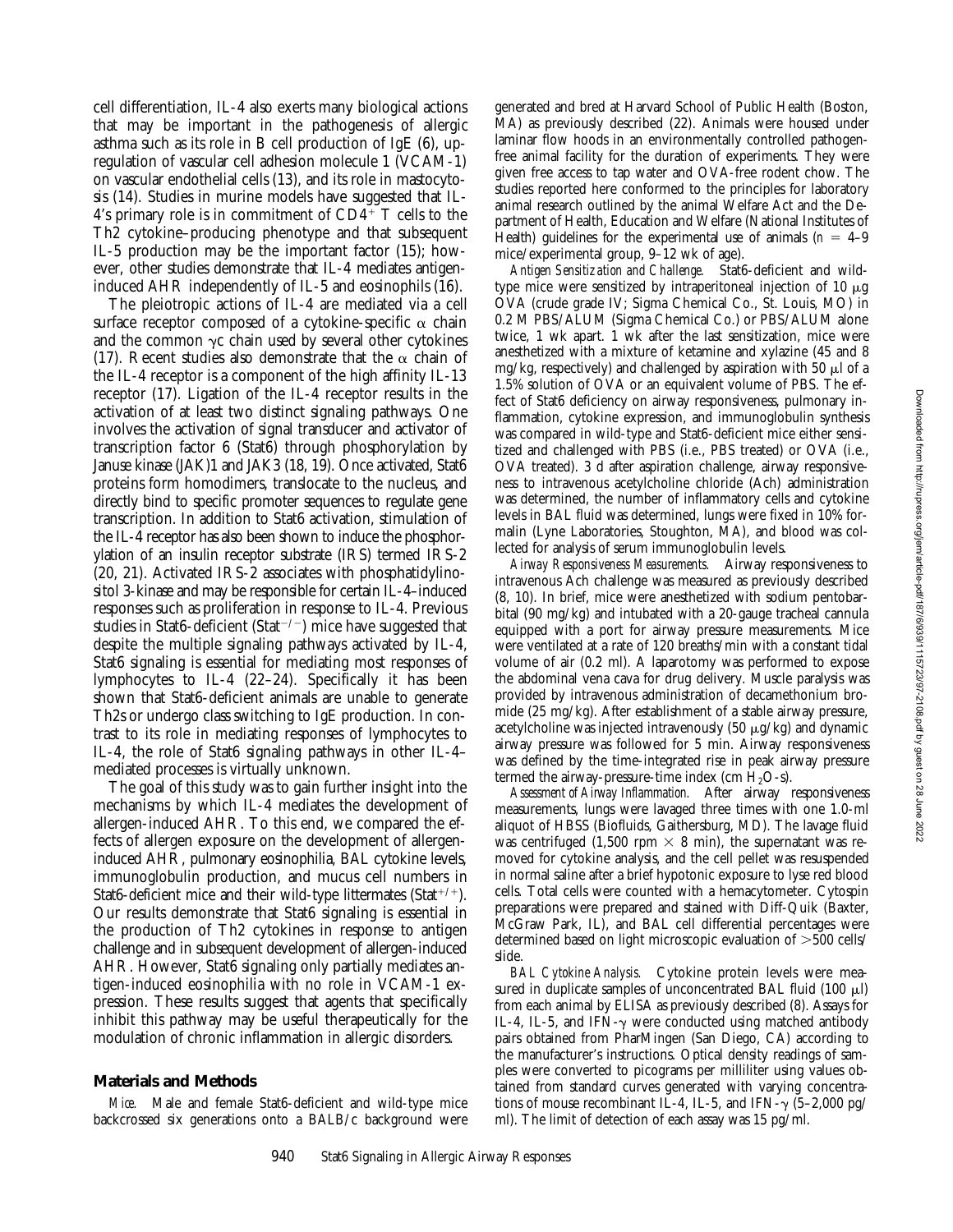*OVA-specific Serum IgG1 and IgG2a Analysis.* After airway responsiveness measurements, a kidney was excised and pooled blood was collected for antibody analysis. Serum was separated by centrifugation (1,200  $g \times 10$  min), and stored at  $-80^{\circ}$ C until analyzed. OVA-specific IgG1 and IgG2a serum antibody levels were determined by sandwich ELISA in 96-well ELISA plates. Sample wells were coated with a 0.01% OVA solution in PBS (50  $\mu$ l/well) and incubated at room temperature overnight. Wells were then blocked with  $10\%$  FBS in PBS (200  $\mu$ l/well) at room temperature for 2 h. After a wash procedure with 0.05% Tween-20 in PBS, serum samples were thawed and diluted 1:100, 1:250, and 1:500 with 10% FBS in PBS. Samples (100  $\mu$ l/well) were incubated overnight at  $4^{\circ}$ C. Plates were washed with 0.05% Tween-20/PBS and incubated with biotin-conjugated anti– mouse IgG1 (1/2,000;  $\gamma$ l chain specific) or IgG2a (1/2,000;  $\gamma$ 2a chain specific; PharMingen, San Diego, CA; 100  $\mu$ l/well) at room temperature for 1 h. After another wash procedure, plates were incubated for 1 h at room temperature with 100  $\mu$ I/well of 0.0025 mg/ml avidin peroxidase (Sigma Chemical Co.) in 10% FBS/PBS. Plates were developed with ABTS (2.2'-azino-did[3ethyl-benzthiazone sulfonate]; Kirkegaard & Perry Labs., Inc., Gaithersburg, MD; 100  $\mu$ l/well). Plates were read at 405 nm within 30 min. Reported OD values are of serum samples diluted 1:250 with 10% FBS/PBS since these values were proven to be below the saturation point of the assay by comparison of OD values obtained from serum samples diluted 1:100. There were no detectable OVA-specific IgG1 antibodies in samples from PBS control animals.

*Total Serum IgE Analysis.* Sera were obtained from blood taken during exsanguination of the animals after airway responsiveness measurements. An IgE-specific ELISA was used to quantitate total IgE Ab levels in serum using complementary antibody pairs for mouse IgE (R35-72 and R35-92) obtained from PharMingen according to the manufacturer's instructions. Duplicate samples (100  $\mu$ l of a 1/50 dilution in 10% FBS in PBS) were examined from each animal. OD readings of samples were converted to picograms per milliliter using values obtained from standard curves generated with varying known concentrations of recombinant mouse IgE (5–2,000 pg/ml), and the final concentration was obtained by multiplying by the dilution factor.

*Lung Histology.* To examine mucus cell content in the airway wall, lungs were excised after airway measurements and placed directly in 10% formalin. They were then washed in 70% ethanol, dehydrated, embedded in glycol methacrylate, cut into  $10$ - $\mu$ m sections, mounted on slides, and stained with hematoxylin and eosin and periodic acid Schiff.

*Immunohistochemical Detection of VCAM-1.* 3 d after aspiration challenge, lungs were excised and placed in periodate-lysineparaformaldehyde fixative overnight at  $4^{\circ}$ C. They were then soaked in 30% sucrose for 2 d at  $4^{\circ}$ C and then snap frozen in a liquid nitrogen cooled isopentane mixture and stored at  $-80^{\circ}$ C. Cryostat sections (10  $\mu$ m) were cut and melted onto coated slides. Endogenous peroxidase was blocked with 0.1% sodium azide in 1.0% hydrogen peroxide diluted in PBS. Nonspecific reactions were minimized by blocking with CAS-Block (Zymed Laboratories, South San Francisco, CA) and 2% normal goat serum. Sections were incubated with either rat anti–mouse VCAM-1 antibodies (M/K-2, rat IgG; Southern Biotechnology Associates, Inc., Birmingham, AL; 5 mg/ml, 1:1,500) or an isotype-matched control antibody (rat IgG; Southern Biotechnology Associates, Inc.) at the same dilution for 1 h at room temperature. After a wash procedure, sections were incubated with mouseabsorbed goat anti–rat IgG antibodies (Southern Biotechnology

Associates, Inc.; 0.5 mg/ml, diluted 1:1,500) for 30 min at room temperature. Positive VCAM-1 staining was detected using the avidin-biotin-peroxidase complex method (ABC kit; Biogenex, San Ramon, CA) using 3.3' diaminobenzidine (DAB substrate kit; Biogenex, San Ramon, CA).

*Data Analysis.* Data was reported as mean  $\pm$  SE. Differences between means were determined by analysis of variance using Fisher's least significant difference test for multiple comparisons. Significance was assumed at  $P$  values of  $< 0.05$ .

# **Results**

*Antigen-induced AHR Is Mediated by Stat6.* To determine the importance of Stat6 signaling in the development of allergic responses, measurements of airway reactivity to intravenous Ach were performed on PBS- and OVAtreated wild-type and Stat6-deficient mice (Fig. 1). Wild-type animals sensitized and challenged with OVA developed significant increases in airway reactivity to Ach compared to wild-type animals challenged with PBS. In marked contrast, OVA-sensitized and challenged Stat6-deficient mice did not develop a significant increase in airway reactivity compared to their PBS-treated controls. These results indicate that the development of antigen-induced AHR is completely dependent upon Stat6 signaling.

*Stat6 Partially Mediates the Development of Pulmonary Eosinophilia.* To examine the role of Stat6 signaling in antigeninduced pulmonary inflammation, we examined the cell profile of bronchoalveolar lavage fluids obtained from Stat6-deficient and wild-type BALB/c mice. OVA sensitization and challenge induced equivalent increases in BAL macrophages and lymphocytes in OVA-treated wild-type and Stat6-deficient animals (Fig. 2). Striking increases were observed in the number of eosinophils recovered in the lavage fluid of OVA-treated wild-type mice as compared to their PBS controls  $(P \le 0.05)$ . Although increases in BAL eosinophils were also observed in OVA-treated Stat6-deficient mice, they were  $\sim$  50% of that found in OVA-treated wild-type animals. These results suggest that antigen-induced pulmonary eosinophilia is only partially dependent on Stat6 signaling pathways.

*Allergen-induced Increases in BAL IL-4 and IL-5 Cytokine Levels Are Mediated by Stat6.* Since previous studies have shown that Stat6 signaling is important in T helper cell development (22–24), we examined the role of Stat6 in cytokine production in the lung after antigen provocation.



Figure 1. Effects of Stat6 gene disruption on airway reactivity to intravenous acetylcholine (50  $\mu$ g/kg) in mice 3 d after a single aspiration challenge with antigen (1.5% OVA) or PBS. Values shown are mean and SE  $(n = 9)$ . \*  $P$  value <0.05 versus all other groups;  $+$  *P* value <0.05 versus Ag-treated Stat6-deficient group. APTI, airway-pressure-time index, cm  $H_2O$ -sec.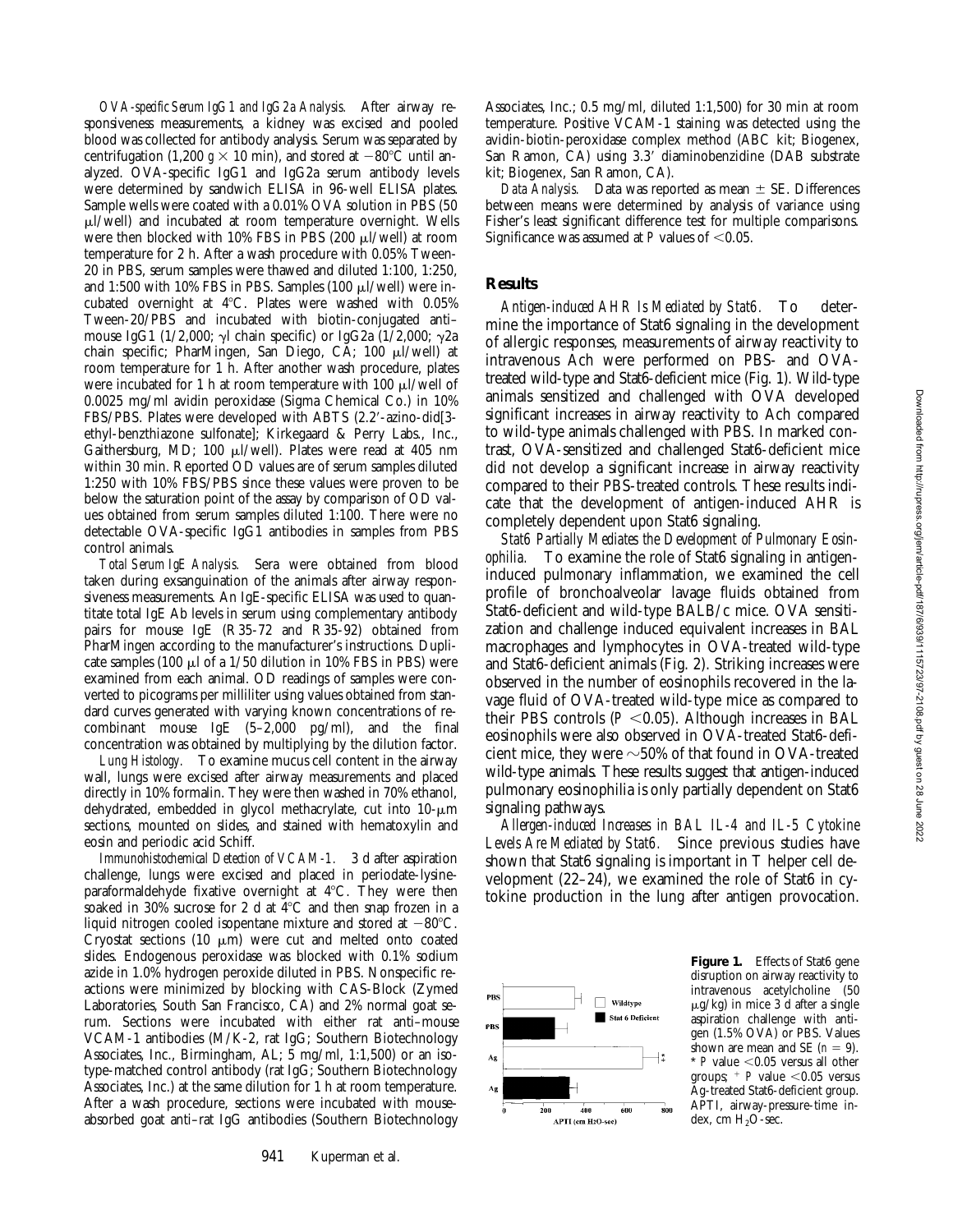

Figure 2. Effects of Stat6 gene disruption on the numbers of BAL inflammatory cells recovered from mice 3 d after a single antigen or PBS aspiration challenge. Mice were treated as described in Fig. 1. Values shown are mean and SE  $(n = 9)$ . *\*P* value <0.05 versus PBS-treated groups.

IL-4, IL-5, and IFN- $\gamma$  proteins were detected at low levels in the BAL fluids of both PBS-exposed wild-type and Stat6-deficient animals. Antigen challenge of OVA-treated wild-type animals resulted in significant increases in BAL protein levels of the Th2 cytokines, IL-4 and IL-5, compared to their PBS-treated controls. In contrast, antigen challenge of Stat6-deficient mice did not result in elevations in either IL-4 or IL-5 levels as compared to their PBS-treated controls (Fig. 3, *A* and *B*). Antigen exposure did result in significant increases in IFN- $\gamma$  levels in both wild-type and Stat6-deficient mice; however, no differences were noted between these groups (Fig. 3 *C*). These



**Figure 3.** Effect of Stat6 deficiency on IL-4 (A), IL-5 (B), and IFN- $\gamma$ (*C*) protein levels in BAL fluids of mice 3 d after a single antigen or PBS aspiration challenge. Mice were treated as described in Fig. 1. Protein levels were analyzed by ELISA. OD readings were converted to picograms per milliliter by comparison with standard curves. Values shown are mean and SE ( $n = 9$ ). \*  $\vec{P}$  value <0.05 versus PBS-treated groups; <sup>+</sup> *P* value ,0.05 versus Ag-treated Stat6-deficient group.



**Figure 4.** Effect of Stat6 gene disruption on serum total IgE levels of mice 3 d after a single antigen or PBS aspiration challenge. Mice were treated as described in Fig. 1. Serum was diluted 1:50 for total IgE and analyzed by ELISA. OD readings were converted to nanograms per milliliter by comparison with

a standard curve. Values are reported as mean and SE  $(n = 9)$ . \* *P* value  $<$ 0.05 versus PBS-treated groups;  $+$  *P* value  $<$ 0.05 versus Ag-treated Stat6-deficient animals.

results indicate that Stat6 signaling is essential for the development of a type 2 cytokine pattern in the lung after pulmonary antigen exposure.

*Stat6 Signaling Is Essential for IgE Production.* Since IgE is thought to be important in the pathogenesis of allergic responses (25), we measured the total IgE levels in OVAtreated wild-type and Stat6-deficient animals. OVA-treated wild-type animals produced significantly more IgE than that produced by their PBS-treated littermates. Strikingly, neither PBS- nor OVA-treated Stat6-deficient animals produced detectable levels of serum IgE (Fig. 4). This finding indicates that both basal and antigen-induced IgE production is completely dependent on Stat6 signaling.

*Differential Expression of Specific IgG1 and IgG2a Ab in OVA-treated Wild-type and Stat6-deficient Animals.* We examined serum levels of OVA-specific IgG1 and IgG2a Abs after OVA challenge. This method has been used previously to assess the relative influence of Th1 versus Th2 cytokines in vivo, since the production of the mouse  $\gamma$  subclass is augmented by IL-4 and inhibited by IFN- $\gamma$ , whereas that of  $\gamma$ 2 is augmented by IFN- $\gamma$  and inhibited by IL-4 (26). In wild-type mice exposed to OVA, significant levels of both IgG1 and IgG2a are observed; however, IgG1 levels were predominant (Fig. 5, *A* and *B*). In contrast, the levels of OVA-specific IgG1 were significantly lower in Stat6-deficient animals than in wild type, whereas their OVA-specific IgG2a levels were significantly higher.



**Figure 5.** Effect of Stat6 deficiency on serum OVA-specific IgG1 (*A*) and OVA-specific IgG2a (*B*) antibody levels of mice 3 d after a single antigen or PBS aspiration challenge. Mice were treated as described in Fig. 1. Serum was diluted 1:100, 1: 250, and 1:500 with FBS for analysis of OVA-specific IgG1 and IgG2a antibody levels by ELISA. Since recombinant

OVA-specific antibodies were not available to generate a standard curve, relative antibody levels are reported using OD readings obtained after background absorbance was subtracted. Reported OD values are from samples diluted 1:250, all of which were below the saturation point of the assay as demonstrated by comparison to OD values obtained from samples diluted 1:100. Values are reported as mean and SE  $(n = 9)$ . *\* P* value  $<$ 0.05 versus PBS-treated groups;  $+$  *P* value  $<$ 0.05 versus OVA-treated Stat6-deficient animals.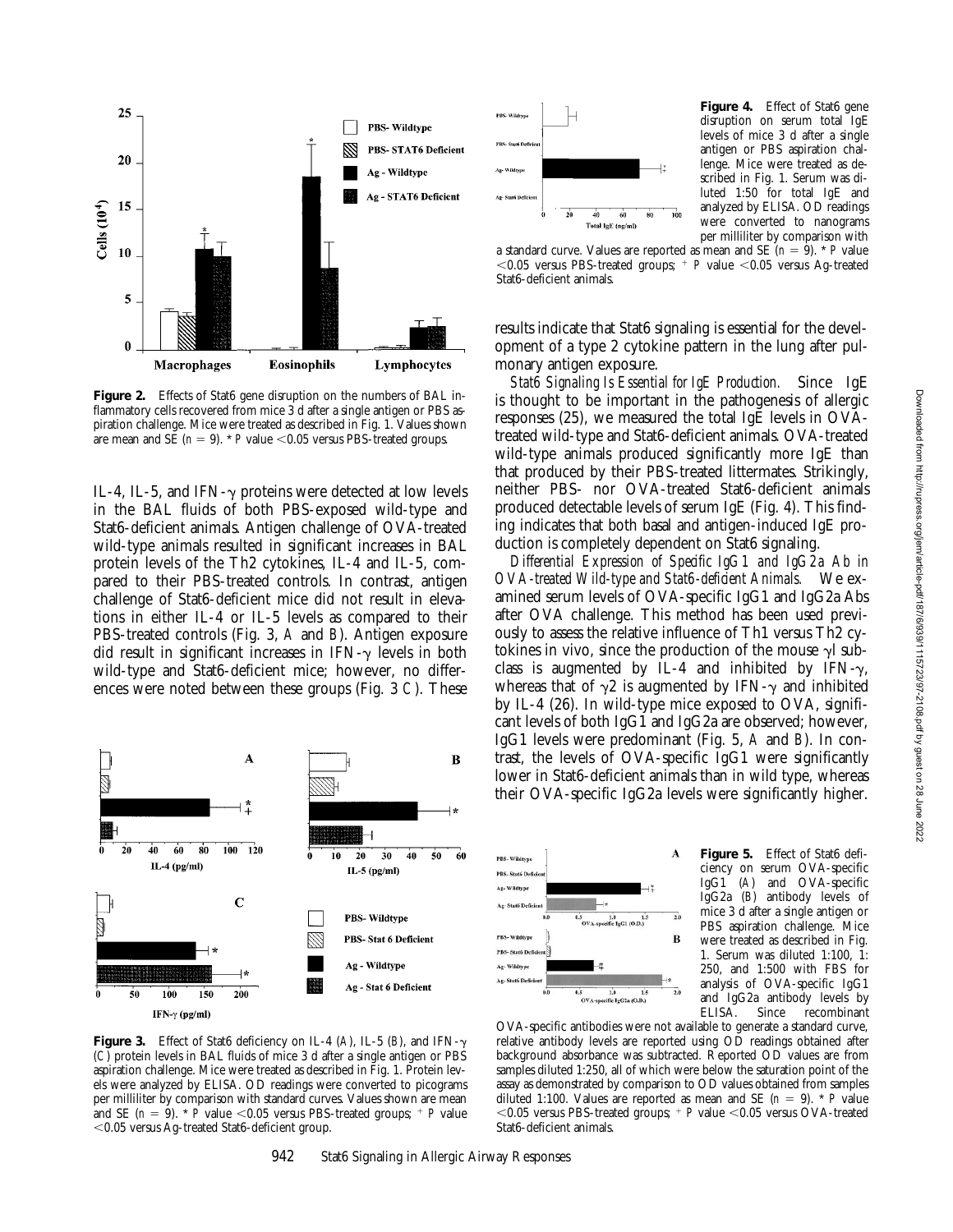

Figure 6. Effects of Stat6 gene disruption on antigen-induced increases in the number of mucus-containing cells in the airway epithelium. Lung sections (*n* 5 4/experimental group, four sections per animal) from OVA-treated wild-type (*A*) and Stat6-deficient (*B*) mice were stained with periodic acid Schiff. (*A*) Lung section of antigen-treated wild-type mouse demonstrating interstitial inflammatory cells and a large degree of goblet cell hyperplasia. (*B*) Lung section of antigen-treated Stat6-deficient mouse demonstrating interstitial inflammatory cells and an absence of mucus-containing cells. Bars, 100 µm.



**Figure 7.** Immunohistochemical detection of VCAM-1 expression in lung sections from antigen-treated wild-type and Stat6-deficient mice treated as described in Fig. 1 legend. Lung sections ( $n = 2$ , four sections per animal) from either antigen-treated wild-type ( $\overline{A}$  and  $\overline{B}$ ) or Stat6-deficient animals ( $C$ and *D*) were incubated with either isotype-matched control IgG mAb (*A* and *C*) or anti–VCAM-1 mAb (*B* and *D*). Notice comparable VCAM-1–positive staining in sections from antigen-treated wild-type and Stat6-deficient mice (*B* and *D*). Notice lack of positive staining in sections incubated with the isotype-matched control antibody (A and C). Bars, 50  $\mu$ m.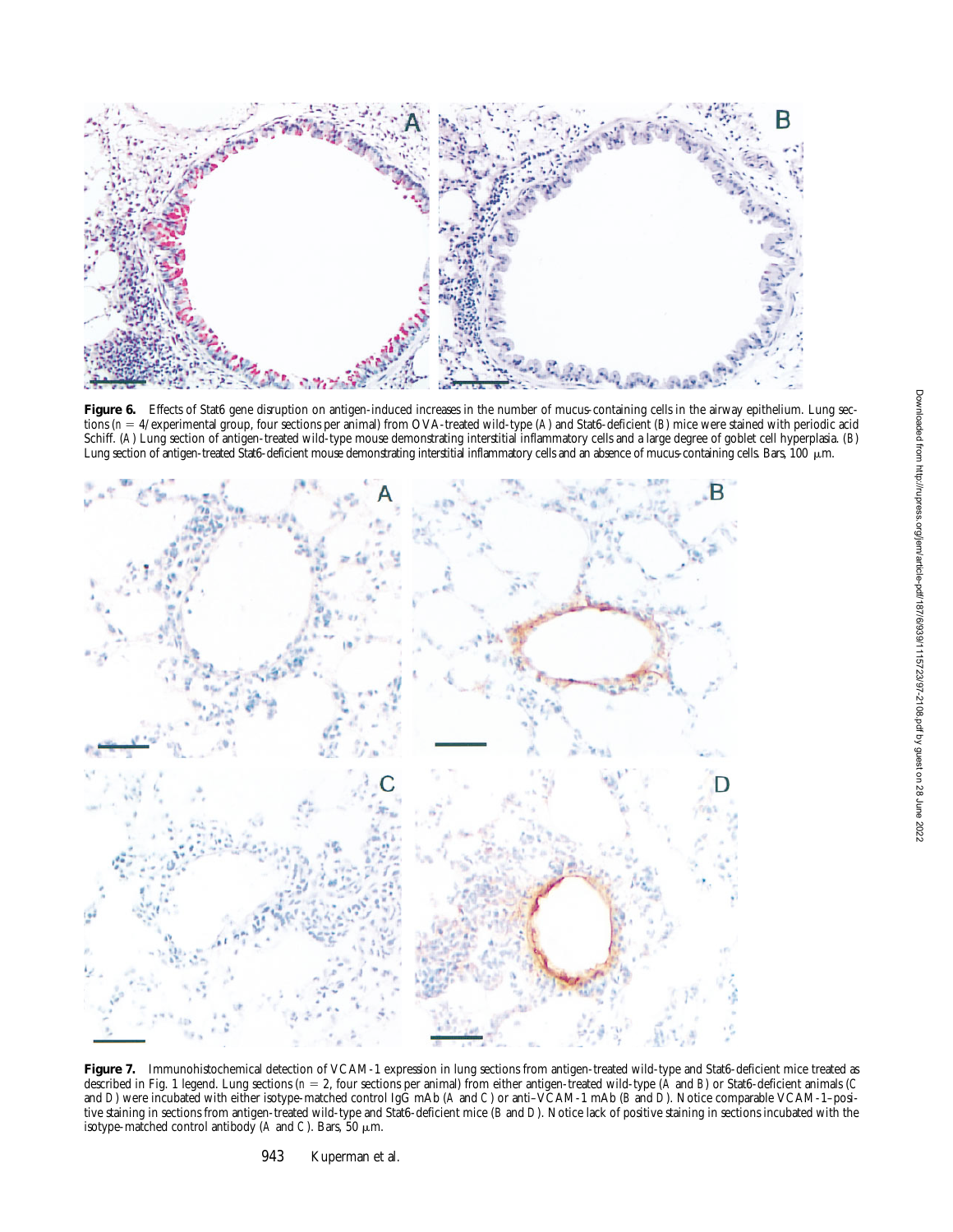As expected, the levels of OVA-specific Ab isotypes in PBS-sensitized and challenged mice of both wild type and Stat6 deficiency were below the level of detection. These results are consistent with a lack of Th2 cytokine production in antigen-treated Stat6-deficient animals.

*Stat6 Signaling Is Essential for Airway Goblet Cell Differentiation.* As we (9) and others (27, 28) have previously demonstrated that IL-4 is important in regulating mucus production in the airways, we examined the potential role of Stat6 signaling in this process. We find that many cells in the epithelial layer of the airway wall stain positive for mucus after antigen challenge of wild-type mice. In marked contrast, Stat6 deficiency completely prevented the increase in mucus containing cells in the airway epithelium of antigen-exposed mice (Fig. 6, *A* and *B*). This finding is significant in that airway mucus hypersecretion is a common feature of allergic asthma and has been found to be particularly profound in autopsy examination of lungs from patients who have died in status asthmaticus.

*Stat6 Signaling Does Not Mediate Lung Endothelial Cell VCAM-1 Expression.* As Stat6 appears to only partially mediate antigen-induced pulmonary eosinophilia, we sought to determine whether the Stat6-dependent eosinophilia was due to induction of VCAM-1 expression. We examined VCAM-1 immunoreactivity in lung sections from OVA-treated Stat6-deficient and wild-type animals. Our results suggest that lung endothelial cells stain positive for VCAM-1 in sections taken from both OVA-treated wild-type and Stat6-deficient animals (Fig. 7, *B* and *D*). Lung sections treated with the secondary antibody only, showed no staining, indicating that the protocol used resulted only in specific staining for VCAM-1. These results indicate that Stat6 does not mediate VCAM-1 expression on lung endothelial cells after allergen challenge.

# **Discussion**

In this study, we demonstrate that Stat6 signaling is essential for the development of allergen-induced AHR since Stat6-deficient animals do not develop hyperresponsiveness in response to an antigen exposure regime that induces AHR in their wild-type littermates. In addition, antigeninduced mucus cell hypertrophy was completely dependent on Stat6 signaling. Interestingly, allergen-induced pulmonary eosinophilia was only partially dependent on Stat6 signaling. The Stat6-dependent eosinophilia did not appear to be mediated via VCAM-1 upregulation since positive staining of VCAM-1 was observed in lungs from both OVA-treated wild-type and Stat6-deficient animals. These results provide the first in vivo evidence that Stat6 signaling is required for the development of Th2-mediated allergic airway responses to inhaled antigens.

As Th2 cytokines have been hypothesized to mediate allergen-induced allergic airway responses (1–3, 8) and Stat6 proteins have been shown to be essential in Th2 differentiation in vitro (22–24), we examined the role of this transcription factor in cytokine production in the lung after antigen provocation. Our results demonstrate that Stat6 signaling is essential for antigen-induced increases in Th2 cytokine production in vivo. Antigen challenge of wildtype animals resulted in significant elevations in the type 2 cytokines (i.e., IL-4 and IL-5) in the bronchoalveolar lavage fluids of wild-type animals. In marked contrast, Stat6 deficient animals were unable to produce IL-4 or IL-5 in response to local antigen provocation. The lack of Th2 cytokine production after antigen challenge in Stat6-deficient animals was also reflected in the balance of Th1- and Th2 dependent antibody isotype production in the serum of wildtype and Stat6-deficient animals. OVA-treated wild-type animals developed a predominant IgG1 and IgE antibody profile with lower IgG2a levels. In contrast, Stat6-deficient animals have predominant IgG2a antibody production and virtually no detectable IgE. These results are consistent with previous reports of the inability of lymphocytes from Stat6-deficient mice to differentiate into Th2s when stimulated in vitro under conditions that favor the generation of Th2s. Despite the lack of antigen-induced increases in IL-4 production in Stat6-deficient animals, low levels of IL-4 and IL-5 were observed in PBS-treated Stat6-deficient animals, perhaps suggesting that these cytokines may be produced by non–T cells independent of Stat6 pathways. Interestingly, Th1 cytokine production was not impaired in Stat6-deficient animals as antigen-induced increases in IFN- $\gamma$  were equivalent in wild-type and Stat6-deficient animals. Thus, this study provides in vivo evidence for the essential role of Stat6 in mediating the differentiation signals induced by either IL-4 or IL-13 after allergen provocation.

This study reveals that Stat6 is essential for the development of allergen-induced AHR as Stat6-deficient animals did not become hyperresponsive after antigen sensitization and challenge, as did their wild-type littermates. The lack of antigen-induced AHR in Stat6-deficient animals was associated with the inability of these animals to produce Th2 cytokines in response to antigen challenge. The association of antigen-induced AHR with increased Th2 type cytokine expression is consistent with our previous demonstration that these functional responses are dependent on  $CD4^+$  T cells (7) and associated with the production of type 2 cytokines (8).

One of the characteristics of allergic asthma is the presence of elevated serum IgE levels. IL-4 has clearly been shown to be a key regulator of the synthesis of IgE (6). In addition, IL-4 in conjunction with IL-3 acts as a mast cell growth factor (14). Together, these actions of IL-4 may promote IgE-Fc receptor–mediated mast cell degranulation. Upon degranulation, mast cells release a variety of bronchoconstrictor mediators, including histamine and leukotrienes, that may contribute to the development of AHR. In addition, activated mast cells can secrete IL-4, IL-5, and platelet activating factor (PAF) that may further amplify inflammatory processes (29, 30). The results of our study support a role for IgE-dependent processes in AHR in that after allergen sensitization and challenge Stat6-deficient animals do not have increased IgE levels or AHR. However, several recent studies in mice deficient in either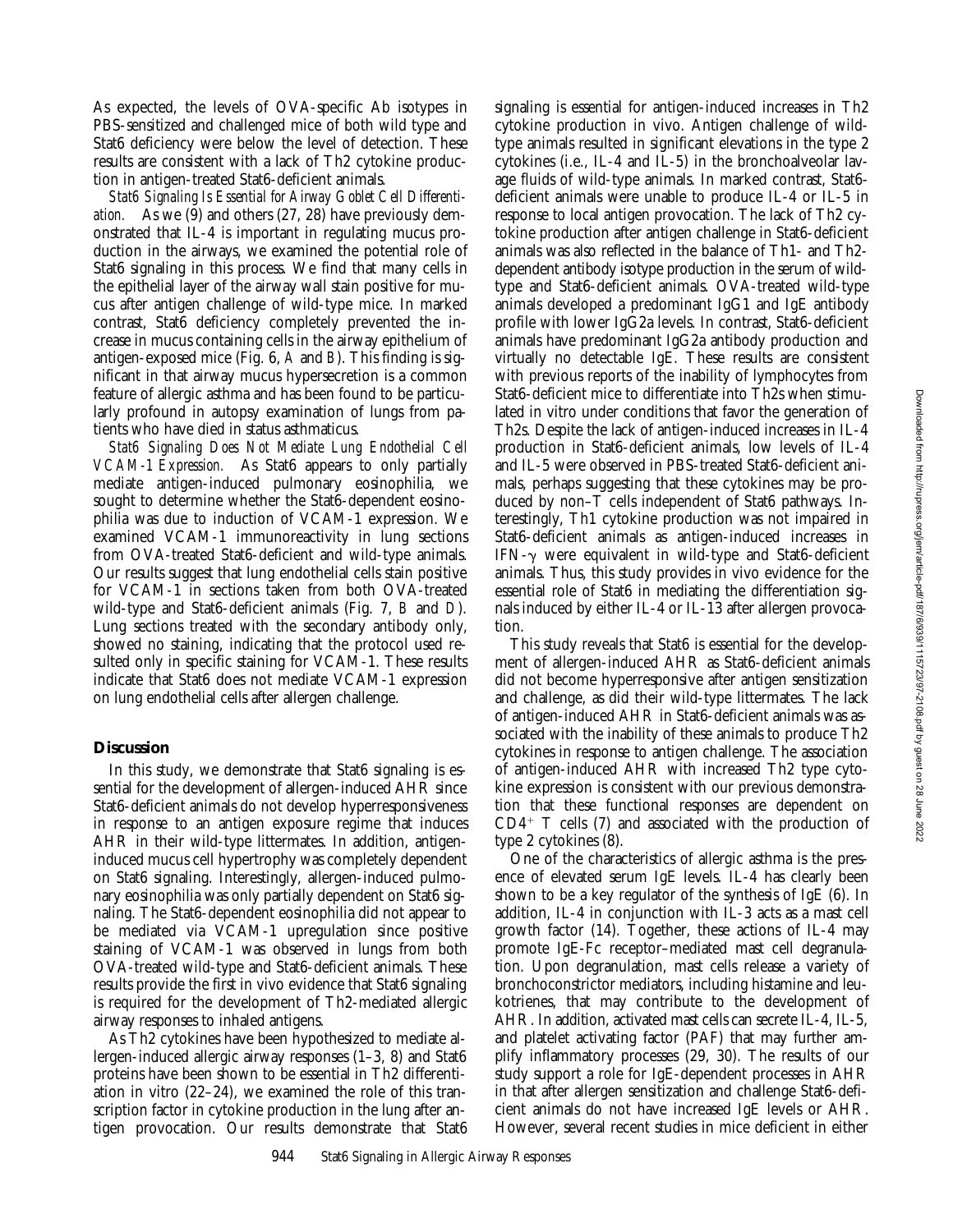B cells (31) or IgE (32) have shown that allergen-induced AHR develops in the absence of IgE-mediated mast cell activation. Although our study clearly demonstrates that Stat6 signaling is essential for IgE production after allergen exposure, further studies are necessary to determine the exact role of IgE-dependent processes in the pathogenesis of AHR.

Eosinophilic inflammation is clearly a hallmark of allergic asthma and considerable evidence suggests an association between pulmonary eosinophil infiltration and AHR in human asthma (33). Eosinophils are postulated to induce AHR through release of several cationic proteins, eosinophilic cationic protein (ECP), and major basic protein (MBP), which are thought to damage the airway epithelium leaving smooth muscle more susceptible to contractile mechanisms (34). Although IL-5 has clearly been shown to be important in promoting the activation (35) and survival (36) of eosinophils in tissues, IL-4 may also contribute to eosinophilia by promoting IL-5 production and the upregulation of endothelial VCAM-1 expression that controls the attachment and migration of eosinophils. In previous studies, it has been difficult to dissociate direct effects of IL-4 on eosinophil recruitment from its role in expansion of Th2s and subsequent increases in IL-5 production. This study suggests that multiple mechanisms are likely to contribute to antigen-induced tissue eosinophilia since Stat6 gene disruption only partially suppresses antigen-induced increases in BAL eosinophils. Thus, we conclude that there are both Stat6-dependent and -independent mechanisms of antigen-induced eosinophilia. The Stat6-dependent mechanism of eosinophilia is likely due to Stat6's role in induction of Th2 differentiation as the increases in BAL eosinophils in wild-type animals were correlated with increases in IL-5 levels. The reduction in eosinophils in the BAL of Stat6-deficient mice, as compared to their littermates, was likely due to the lack of Th2 differentiation and IL-5 production in these animals. The Stat6-independent mechanism(s) are not likely to be IL-5 mediated as antigen challenge of Stat6-deficient animals resulted in significant increases in eosinophils in the BAL without concomitant increases in IL-5 protein levels. These results suggest that the Stat6-independent eosinophilia is due to either IL-4–controlled processes mediated by intracellular signaling pathways besides Stat6 or to IL-4–independent processes such as the production of eotaxin and monocyte chemoattractant protein 5, which have recently been shown to play a role in lung eosinophilia.

Based on previous reports that IL-4 contributes to tissue eosinophilia via upregulation of VCAM-1 (13) and that IL-4 induction of VCAM-1 expression on endothelial cells may be Stat6 mediated (37), we sought to determine whether the Stat6-dependent eosinophilia observed in our study was mediated via induction of VCAM-1 expression on vascular endothelial cells. We examined VCAM-1 expression in lung sections from OVA-treated Stat6-deficient and wildtype animals. Surprisingly, we found that VCAM-1 staining is evident in both wild-type and Stat6-deficient animals, suggesting that Stat6 is not essential for VCAM-1 expression. However, as we did not quantitate the level of VCAM-1

staining, we cannot rule out some degree of Stat6 involvement. These findings suggest that antigen-induced VCAM-1 expression is not mediated via IL-4–induced activation of Stat6, but may be due to either other IL-4–dependent signaling pathways besides Stat6 or entirely IL-4 independent. Consistent with the hypothesis that VCAM-1 expression may not be entirely IL-4 dependent, Najakima et al. (38) has previously demonstrated that anti–IL-4 mAb administration to antigen-challenged mice only partially blocked VCAM-1 expression.

Stat6 deficiency resulted in the complete prevention of antigen-induced AHR, even in the presence of eosinophilic inflammation, albeit attenuated, indicating that the development of antigen-induced AHR in this model is not mediated directly by eosinophils. As we did not evaluate the activation state of eosinophils in this study, one might argue that the eosinophils in Stat6-deficient animals may not have been activated. However, several other studies in murine models support our conclusion that airway eosinophilia and AHR are separable events (16, 39). For instance, Corry et al. (16) demonstrated that anti–IL-5 antibody administration to OVA-sensitized mice at levels that suppressed eosinophils had no effect on subsequent antigeninduced airway reactivity. Furthermore, Van Oosterhout et al. (39) demonstrated that administration of IL-5–producing cells into the peritoneal cavity of guinea pigs produced AHR several days before any evidence of eosinophil airway recruitment. Lastly, naive IL-4 transgenic mice that have a profound pulmonary eosinophilia are not hyperresponsive to cholinergic stimulation (27). On the other hand, studies of IL-5–deficient mice support a role for IL-5 and eosinophils in the development of allergen-induced AHR (40). A potential explanation for these discrepancies may be provided by Kraneveld et al. (41) who demonstrate that IL-5 is indeed important in AHR, but perhaps not via recruitment of eosinophilia alone but through release of neuropeptides capable of inducing bronchoconstriction and AHR to contractile agents. Our results would support this conclusion in that when levels of IL-5 were low in Stat6-deficient mice, no AHR occurred despite the presence of eosinophils. Further studies are clearly necessary to define the exact role of eosinophils in allergen-induced AHR.

Our results indicate that Stat6 signaling is essential in antigen-induced mucus production as mucus containing cells were not evident in the lungs of antigen-challenged Stat6 deficient mice. This finding is consistent with our previous demonstration that blockade of the IL-4 receptor prevented antigen-induced increases in mucus-containing cells (9) and with the findings of Rankin et al. (27) who demonstrated that naive IL-4 transgenic mice had profound increases in mucus-containing cells in the airway epithelium. As the mucus cell hyperplasia in both of these studies was associated with the presence of eosinophils in the airways, the precise effects of IL-4 could not be separated from those of other inflammatory cells found in the lung. However, in this study, no mucus-containing cells were present in the lungs of allergen-exposed Stat6-deficient animals, despite the presence of eosinophils, suggesting that the dif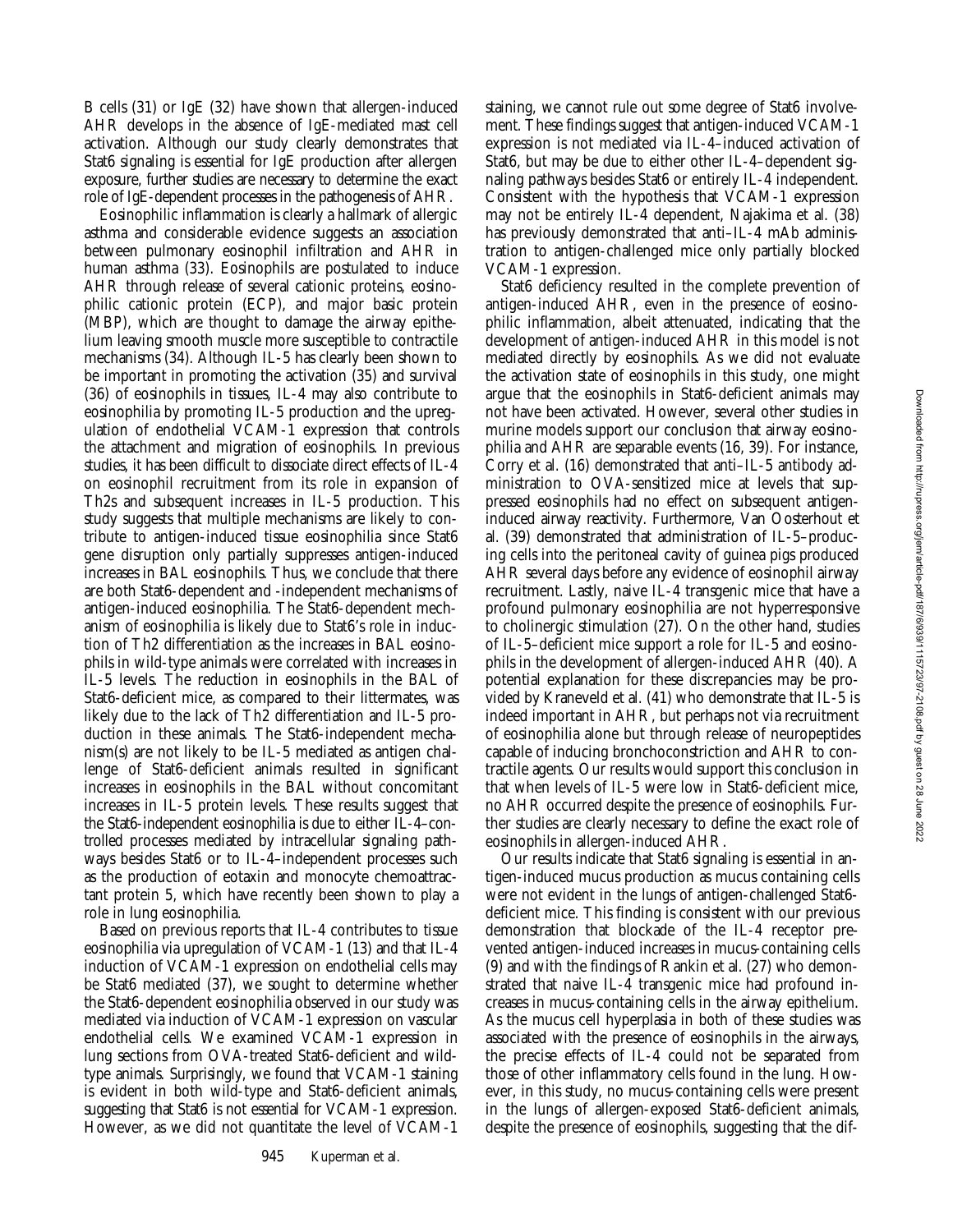ferentiation of airway epithelial cells to mucus-containing cells is likely a result of direct IL-4 stimulation. This hypothesis is consistent with a recent study demonstrating that IL-4 induces expression of a specific mucin gene, MUC5AC, in the airways of IL-4 transgenic mice (28). Taken together, these studies strongly support a pivotal role for IL-4 or IL-13 and Stat6 activation in mucus hypersecretion and plugging in the airways, which is characteristic of patients who die from asthma (42), cystic fibrosis (43), and chronic bronchitis (43).

Although many of the processes examined in this study are clearly IL-4 dependent, Stat6 has also been shown to be activated in response to IL-13 and platelet-derived growth factor (PDGF) receptor stimulation (44). IL-13 is another pleiotropic regulatory cytokine that shares a number of biological properties with IL-4, such as the differentiation of Th2s (22), the induction of VCAM-1 in cultured human endothelial cells (37), and stimulation of B cell class switching to IgE production. Although IL-13 levels have been shown to be elevated in the BAL cells of asthmatics (45), no direct determination of its role in the pathogenesis of allergic asthma has been conducted. PDGF is thought to be important in tissue repair processes and is a potent activating factor for mesenchymal cells including fibroblasts and smooth muscle cells. A thickened basement membrane due

to increased collagen deposition and hypertrophy of airway smooth muscle cells is a common feature of asthmatic airways upon biopsy. However, two separate studies have shown no correlation between either PDGF levels in BAL or PDGF receptor expression in lung biopsies and asthma (46, 47).

In summary, our results demonstrate that Stat6 is essential in the development of allergen-induced AHR. Stat6 likely mediates AHR via its pivotal role in Th2 differentiation resulting in subsequent stimulation of IgE synthesis and mucus production in the airways. Conversely, our studies indicate that Stat6 only partially mediates antigeninduced eosinophilia, and that eosinophils are not required for the development of allergen-induced AHR in this model. Furthermore, although VCAM-1 expression on the pulmonary vasculature may contribute to eosinophil recruitment, it is not mediated via IL-4– or IL-13–activated Stat6 pathways as previously hypothesized. We conclude that interrupting Stat6 signaling provides a very effective means of preventing many of the symptoms that are common to allergic asthma. Drugs designed to block Stat6 activation may provide a specific and effective means of combating the multiple symptoms of allergic asthma without the toxic side effects of steroid treatments that are now commonly in use.

This work was supported by grants from the Center for Indoor Air Research, National Institutes of Health grants RO1-HL58527 to M.Wills-Karp, and a gift from the Mathers Foundation and RO1AI40171 to M.J. Grusby. M.J. Grusby is a scholar of the Leukemia Society of America. Douglas Kuperman was supported by multidisciplinary training grant HL07534 from the National Heart, Lung and Blood Institute.

Address correspondence to Marsha Wills-Karp, Johns Hopkins School of Hygiene and Public Health, 615 North Wolfe Street, Baltimore, MD 21205. Phone: 410-614-5447; Fax: 410-955-0299; E-mail: mkarp@ welchlink.welch.jhu.edu

*Received for publication 1 December 1997.*

# **References**

- 1. Robinson, D.S., Q. Hamid, S. Ying, A. Tsicopoulos, J. Barkans, A. Bentley, C. Corrigan, S. Durham, and B. Kay. 1992. Predominant Th2-like bronchoalveolar T-lymphocyte population in atopic asthma. *N. Engl. J. Med.* 326:298–304.
- 2. Walker, C., E. Bode, L. Boer, T. Hansel, K. Blaser, and J. Johann-Christian Virchow. 1992. Allergic and nonallergic asthmatics have distinct patterns of T-cell activation and cytokine production in peripheral blood and bronchoalveolar lavage. *Am. Rev. Respir. Dis.* 146:109–115.
- 3. Del Prete, G.F., M. De Carli, M.M. D'Elios, P. Maestrelli, M. Ricci, L. Fabbri, and S. Romagnini. 1993. Allergen exposure induces the activation of allergen-specific Th2 cells in the airway mucosa of patients with allergic respiratory disorders. *Eur. J. Immunol.* 23:1445–1449.
- 4. Lopez, A.F., C.J. Sanderson, J.R. Gamble, H.R. Campbell, I.G. Young, and M.A. Vadas. 1988. Recombinant human interleukin-5 is a selective activator of human eosinophil function. *J. Exp. Med.* 167:219–224.
- 5. Wang, J.M., A. Rambaldi, A. Biondi, Z.G. Chen, C.J. San-

derson, and A. Montovani. 1989. Recombinant human interleukin-5 is a selective eosinophil chemoattractant. *Eur. J. Immunol.* 19:701–705.

- 6. Finkelman, F.D., I.M. Katona, J.F. Urban, Jr., J. Holmes, J. Ohara, A.S. Tung, J.G. Sample, and W.E. Paul. 1988. Interleukin-4 is required to generate and sustain in vivo IgE responses. *J. Immunol.* 141:2335–2341.
- 7. Gavett, S.H., X. Chen, F.D. Finkelman, and M. Wills-Karp. 1994. Depletion of murine  $CD4^+$  T lymphocytes prevents antigen-induced airway hyperreactivity and pulmonary eosinophilia. *Am. J. Respir. Cell Mol. Biol.* 10:587–593.
- 8. Gavett, S.H., D.J. O'Hearn, X. Li, S. Huang, F.D. Finkelman, and M. Wills-Karp. 1995. Interleukin-12 inhibits antigen-induced airway hyperresponsiveness, inflammation, and Th2 cytokine expression in mice. *J. Exp. Med.* 182:1527– 1536.
- 9. Brusselle, G., J. Kips, G. Joos, H. Bluethmann, and R. Pauwels. 1995. Allergen-induced airway inflammation and bronchial responsiveness in wild-type and interleukin-4–deficient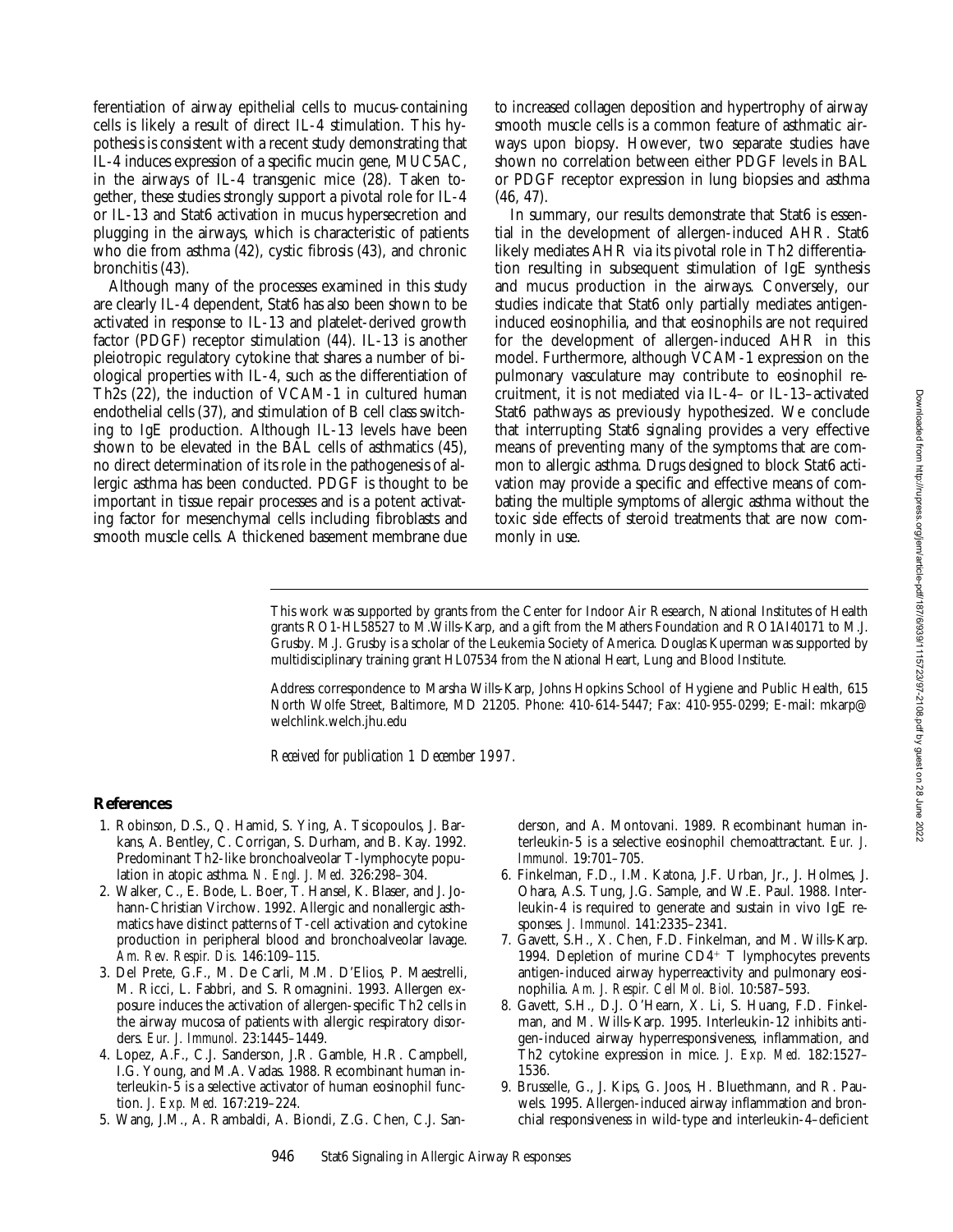Downloaded from http://rupress.org/jem/article-pdf/187/6/939/1115723/97-2108.pdf by guest on 28 June 2022 Downloaded from http://rupress.org/jem/article-pdf/187/6/939/1115723/97-2108.pdf by guest on 28 June 2022

mice. *Am. J. Respir. Cell Mol. Biol.* 12:254–259.

- 10. Gavett, S.H., D.J. O'Hearn, C.L. Karp, E.A. Patel, B.H. Schofield, F.D. Finkelman, and M. Wills-Karp. 1997. Interleukin-4 receptor blockade prevents airway responses induced by antigen challenge in mice. *Am. J. Physiol.* 272: L253–L261.
- 11. Lukacs, N.W., R.M. Strieter, S.W. Chensue, and S.L. Kunkel. 1994. Interleukin-4 dependent pulmonary eosinophil infiltration in a murine model of asthma. *Am. J. Respir. Cell Mol. Biol.* 10:526–532.
- 12. Swain, S.L., A.D. Weinberg, M. Inglish, and G. Hutson. 1990. IL-4 directs the development of Th2-like helper effectors. *J. Immunol.* 145:3796–3806.
- 13. Schleimer, R.P., S. Sterbinsky, and S. Kaiswer. 1992. IL-4 induced adherence of human eosinophils and basophils but not neutrophils to endothelium. Association with expression of VCAM-1. *J. Immunol.* 148:1086–1092.
- 14. Madden, K.B., J.F. Urban, H.J. Ziltener, J.W. Schrader, F.D. Finkelman, and I.M. Katona. 1991. Antibodies to IL-3 and IL-4 suppress helminth-induced intestinal mastocytosis. *J. Immunol.* 147:1387–1391.
- 15. Coyle, A.J., G. Le Gros, C. Bertrand, S. Tsuyuki, C.H. Heusser, M. Kopf, and G.P. Anderson. 1995. Interleukin-4 is required for the induction of lung Th2 mucosal immunity. *Am. J. Respir. Cell Mol. Biol.* 13:54–59.
- 16. Corry, D.B., H.G. Folkesson, M.L. Warnock, D.J. Erle, M.D. Matthay, J.P. Wiener-Kronish, and R.M. Locksley. 1996. Interleukin 4, but not interleukin 5 or eosinophils, is required in a murine model of acute airway hyperreactivity. *J. Exp. Med.* 183:109–117.
- 17. Lin, J.-X., T.-S. Migone, M. Friedman, J.A. Weatherbee, L. Zhou, A. Yamauchi, E.T. Bloom, J. Mietz, S. John, and W.J. Leonard. 1995. The role of shared receptor motifs and common Stat proteins in the generation of cytokine pleiotrophy and redundancy by IL-2, IL-4, IL-7, IL-13, and IL-15. *Immunity.* 2:331–339.
- 18. Johnston, J.A., M. Kawamura, R.A. Kirken, Y.-Q. Chen, T.B. Blake, K. Shibuya, J.R. Ortaldo, D.W. McVicar, and J.J. O'Shea. 1994. Phosphorylation and activation of the Jak-3 Janus kinase in response to interleukin-2. *Nature.* 370:151–153.
- 19. Witthuhn, B.A., O. Silvennoinen, O. Miura, K.S. Lai, C. Cwik, E. Liu, and J.N. Ihle. 1994. Involvement of the Jak-3 Janus kinase in signalling by interleukins 2 and 4 in lymphoid and myeloid cells. *Nature.* 370:153–157.
- 20. Keegan, A.D., K. Nelms, L. Wang, J.H. Pierce, and W.E. Paul. 1994. Interleukin-4 receptor: signaling mechanisms. *Immunol. Today.* 15:423–431.
- 21. Sun, X.L., L.-M. Wang, Y. Zhang, L. Yenush, M.G. Myers, Jr., E. Glasheen, W.S. Lane, J.H. Pierce, and M.F. White. 1995. Role of IRS-2 in insulin and cytokine signalling. *Nature.* 377:173–177.
- 22. Kaplan, M.H., U. Schindler, S.T. Smiley, and M.J. Grusby. 1996. Stat6 is required for mediating responses to IL-4 and for the development of Th2 cells. *Immunity.* 4:313–319.
- 23. Shimoda, K., J. Van Deursen, M.Y. Sangster, S.R. Sarawar, R.T. Carson, R.A. Tripp, C. Chu, F.W. Quelle, T. Nosaka, D.A. Vignali, et al. 1996. Lack of IL-4–induced Th2 response and IgE class switching in mice with disrupted Stat6 gene. *Nature.* 380:630–633.
- 24. Takeda, K., T. Tanaka, W. Shi, M. Matsumoto, M. Minami, S. Kashiwamura, K. Nakanishi, N. Yoshida, T. Kishimoto, and S. Akira. 1996. Essential role of Stat6 in IL-4 signalling. *Nature.* 380:627–630.
- 25. Sears, M.R., B. Burrows, E.M. Flannery, G. Herbison, C.J. Hewitt, and M.D. Hodaway. 1991. Relation between airway responsiveness and serum IgE in children with asthma and in apparently normal children. *N. Engl. J. Med.* 325:1067–1071.
- 26. Golding, B., M. Zaitseva, and H. Golding. 1994. The potential for recruiting immune responses toward type-1 or type-2 help. *Am. J. Trop. Med. Hyg.* 50:33–40.
- 27. Rankin, J.A., D.E. Picarella, G.P. Geba, U. Temann, B. Prasad, B. DiCosmo, A. Tarallo, B. Stripp, J. Whitsett, and R.A. Flavell. 1996. Phenotypic and physiologic characterization of transgenic mice expressing interleukin 4 in the lung: lymphocytic and eosinophilic inflammation without airway hyperreactivity. *Proc. Natl. Acad. Sci. USA.* 93:7821–7825.
- 28. Temann, U.-A., B. Prasad, M.W. Gallup, C. Basbaum, S.B. Ho, R.A. Flavell, and J.A. Rankin. 1997. A novel role for murine IL-4 in vivo: induction of MUC5AC gene expression and mucin hypersecretion. *Am. J. Respir. Cell Mol. Biol.* 16:471–478.
- 29. Bradding, P., Y. Okayama, P.H. Howartth, M.K. Church, and S.T. Holgate. 1995. Heterogeneity of human mast cells based on cytokine content. *J. Immunol.* 155:297–307.
- 30. Brown, M.A., J.H. Pierce, C.J. Watson, J. Falco, J.N. Ihle, and W.E. Paul. 1987. B cell stimulatory factor-1/interleukin-4 mRNA is expressed by normal and transformed mast cells. *Clin. Sci.* 68:427–432.
- 31. Korsgren, M., J.S. Erjefalt, O. Korsgren, F. Sundler, and C.G.A. Persson. 1997. Allergic eosinophil-rich inflammation develops in lungs and airways of B cell–deficient mice. *J. Exp. Med.* 185:885–892.
- 32. Mehlhop, P.D., M. Van de Rijn, A.B. Goldberg, J.P. Brewer, V.P. Kurup, T.R. Martin, and H.C. Oettgen. 1997. Allergen-induced bronchial hyperreactivity and eosinophilic inflammation occur in the absence of IgE in a mouse model of asthma. *Proc. Natl. Acad. Sci. USA.* 1344–1349.
- 33. Wardlaw, A.J., S. Dunnette, G.J. Gleich, J.V. Collins, and A.B. Kay. 1988. Eosinophils and mast cells in bronchoalveolar lavage in subjects with mild asthma. Relationship to bronchial hyperreactivity. *Am. Rev. Respir. Dis.* 137:62–69.
- 34. Frigas, E., D.A. Loegering, and G.J. Gleich. 1980. Cytotoxic effects of the guinea pig derived major basic protein on tracheal epithelium. *Lab. Invest.* 42:35–43.
- 35. Lopez, A.F., C.J. Sanderson, J.R. Gamble, H.R. Campbell, I.G. Young, and M.A. Vadas. 1988. Recombinant human interleukin-5 is a selective activator of human eosinophil function. *J. Exp. Med.* 167:219–224.
- 36. Yamaguchi, Y., Y. Hayashi, Y. Sugama, Y. Miura, T. Kasatsu, and T. Suda. 1988. Highly purified murine interleukin-5 (IL-5) stimulates eosinophil function and prolongs in vitro survival: IL-5 as an eosinophil chemotactic factor. *J. Exp. Med.* 167:1737–1742.
- 37. Palmer-Crocker, R.L., C.C.W. Hughes, and J.S. Pober. 1996. IL-4 and IL-13 activate the JAK2 tyrosine and Stat6 in cultured human vascular endothelial cells through a common pathway that does not involve the  $\gamma c$  chain. *J. Clin. Invest.* 98:604–609.
- 38. Nakajima, H., H. Sano, T. Nishimura, S. Yoshida, and I. Iwamoto. 1994. Role of vascular cell adhesion molecule 1/ very late activation antigen 4 and intercellular adhesion molecule 1/lymphocyte function–associated antigen 1 interactions in antigen-induced eosinophil and T cell recruitment into the tissue. *J. Exp. Med.* 179:1145–1154.
- 39. Van Oosterhout, A.J., A.R. Ladenius, H.F. Savelkoul, I. Van Ark, K.C. Delsman, and F.P. Nijkamp. 1993. Effect of anti-